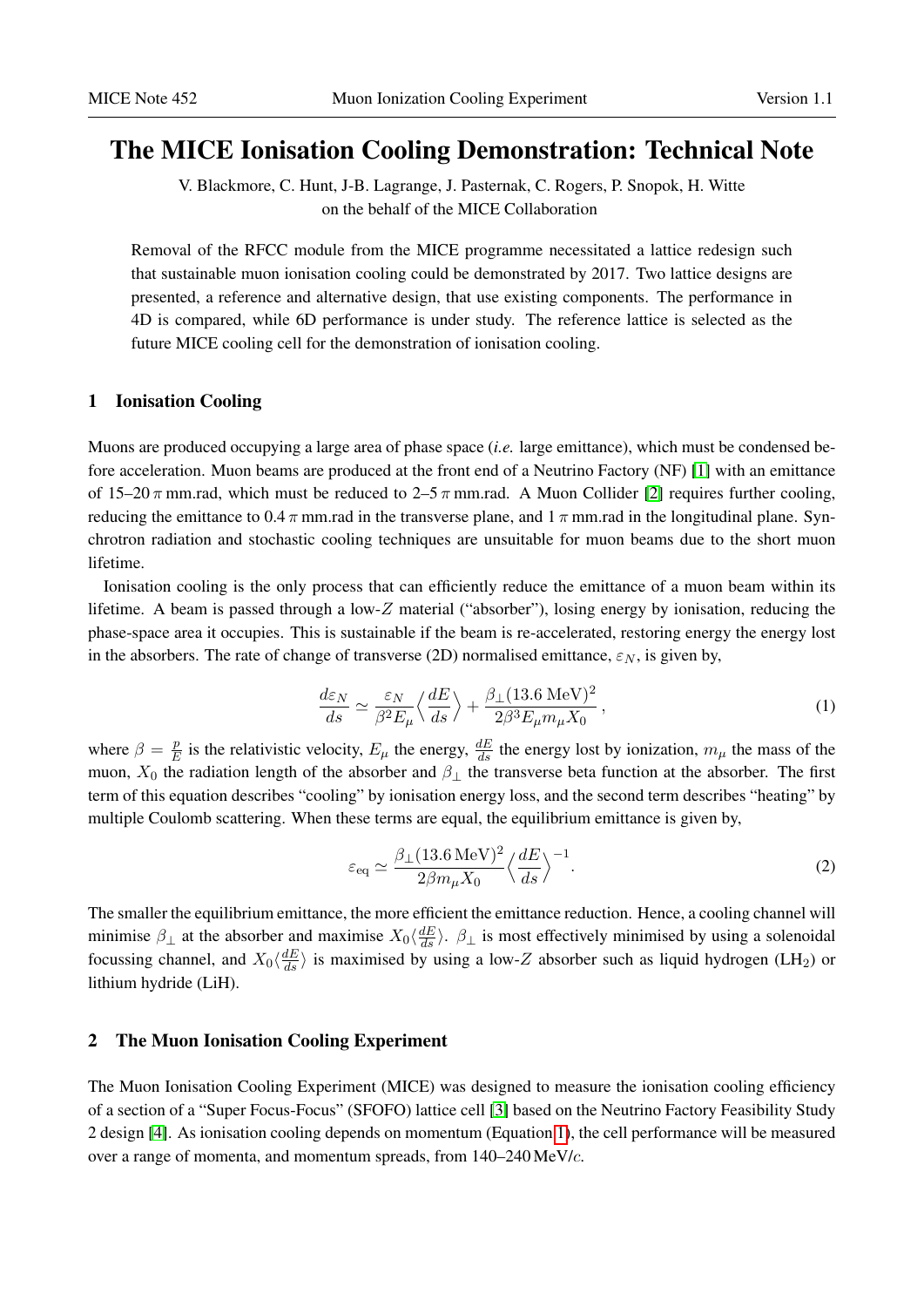| Module | Coil                     | Length $(mm)$ | Inner Radius (mm) | Outer Radius (mm) | $N_{\text{turns}}$ | $N_{\text{layers}}$ |
|--------|--------------------------|---------------|-------------------|-------------------|--------------------|---------------------|
| SS     | M1 (Match 1)             | 201.3         | 258.0             | 304.2             | 115                | 42                  |
| SS     | M <sub>2</sub> (Match 2) | 199.5         | 258.0             | 288.9             | 114                | 28                  |
| SS     | $E1$ (End 1)             | 110.6         | 258.0             | 318.9             | 64                 | 56                  |
| SS     | $C$ (Centre)             | 1314.3        | 258.0             | 280.1             | 768                | 20                  |
| SS     | $E2$ (End 2)             | 110.6         | 258.0             | 325.8             | 64                 | 62                  |
| AFC    | FC (Focus)               | 213.3         | 267.0             | 361.8             | 134                | 84                  |

<span id="page-1-0"></span>Table 1: The 'as built' dimensions of the MICE coils, as also shown in Figure [1.](#page-2-0)

The expected reduction in emittance across a single absorber is small. Hence MICE measures  $(x, y, z, p_x, p_y, p_z, t)$ for individual muons before and after the cooling channel using scintillating fibre (SciFi) tracker planes and time-of-flight (TOF) counters. Transverse emittance is measured to  $\pm 0.01 \pi$  mm.rad and particle ID detectors ensure the purity of the muon beam. The MICE Muon Beam and detector systems are documented in [\[5\]](#page-11-4), and its characterised beams in [\[6\]](#page-11-5).

MICE at Step V was designed to consist of three classes of superconducing solenoid modules: Spectrometer Solenoids (SS), Absorber Focus Coils (AFC), and a RFCC (RF cavities and Coupling Coil). The built dimensions of the SS and AFC magnets are given in Table [1](#page-1-0) and are layed out in Figure [1.](#page-2-0)

The SS (Figure [1a](#page-2-0)) modules consist of five superconducting coils wound on a common bobbin. Three coils (E1, E2, C) operate in series to produce the uniform 4 T field region where a scintillating fibre tracker is located. The remaining coils (M1 and M2) match the beam to/from the cooling channel. One SS is situated upstream of the cooling channel (SSU) and another downstream (SSD). The upstream Spectrometer Solenoid also contains a variable amount of high-Z material upstream of the tracker, known as the "Diffuser", which is used to vary the initial beam emittance before the cooling channel. Both SSU and SSD have been field mapped and perform to specification.

The AFC (Figure [1b](#page-2-0)) modules consist of two identical coils, wound on a common bobbin, bracketing a low-Z absorber (in the Step IV configuration). Table [2](#page-2-1) lists the properties of low-Z absorbers that can be used in MICE. This magnet provides a range of  $\beta_{\perp}$  at the centre of the absorber, reducing the influence of the multiple scattering term in Equation [1.](#page-0-0) The coils in the AFC can be powered in either the same ("Solenoid Mode") or opposite sense ("Flip Mode"). When powered in Flip Mode, the sign of the magnetic field changes at the centre of the absorber, which is a proposed method for controlling the build-up of canonical angular momentum in a cooling channel. Two AFCs have been produced for MICE and field mapped, however AFC1 achieved a lower maximum operating current ( $\approx 180$  A in isolation) during training than AFC2 ( $\approx 225$  A in isolation). The origin of this difference is not yet understood.

The RFCC module was a series of four RF cavities surrounded by a Coupling Coil (CC), providing reacceleration between AFC modules. The CC was a large aperture magnet with an inner radius of 725 mm. Winding and training of the CC was completed in 2014, but its integration into a cryostat with the RF cavities, forming the RFCC module, was deemed to be a high-risk schedule item at the August 2014 DOE Review of the MAP Program. At this review a sustainable ionisation cooling demonstration was deemed essential, but the schedule was to be reduced such that it must be completed by the end of the US financial year 2017. Due to the shortened timescale, the CC, and hence RFCC modules, have since been removed from the MICE programme. This necessitates a lattice redesign for a demonstration of ionisation cooling with re-acceleration by 2017.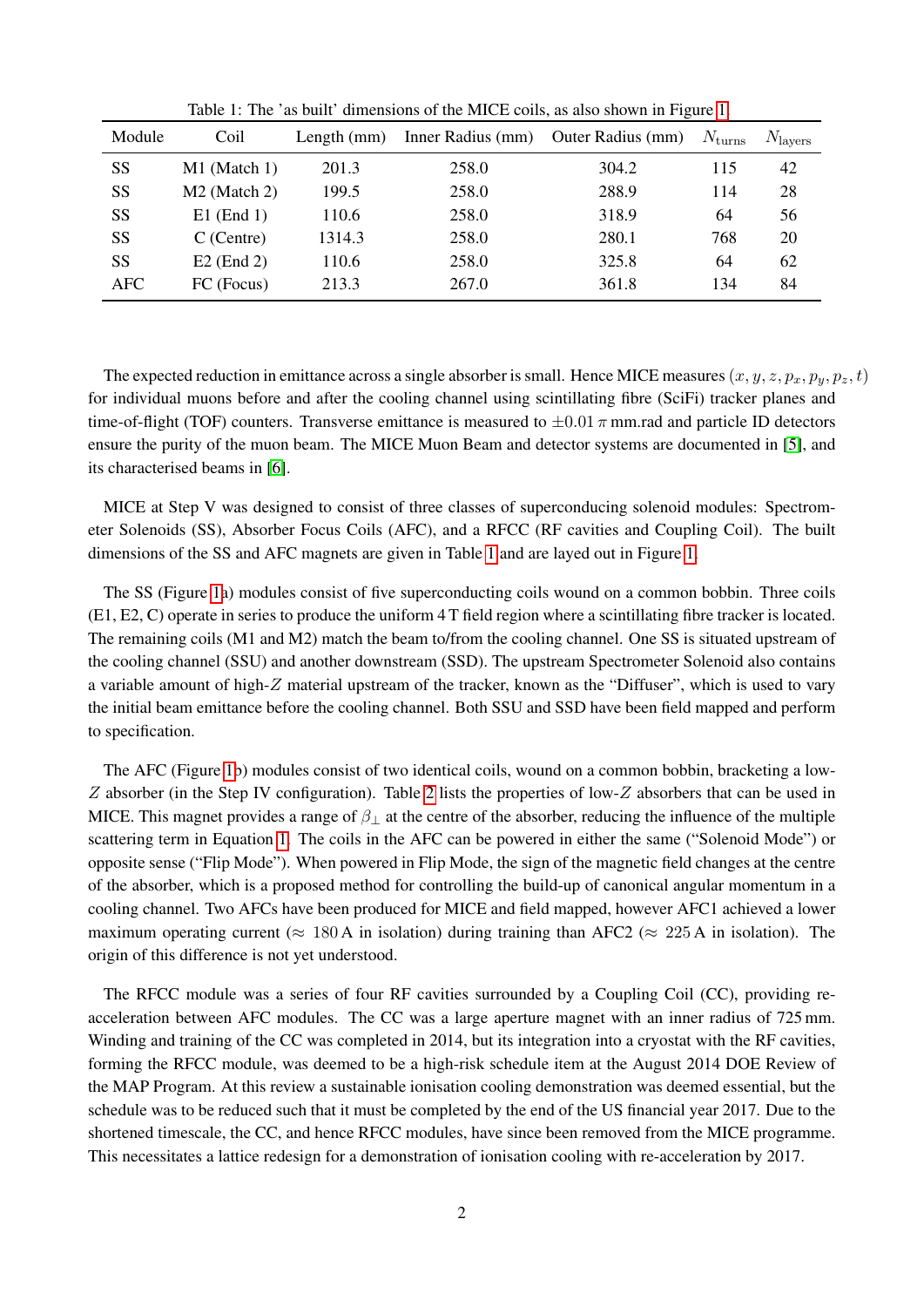

<span id="page-2-0"></span>Figure 1: Side-view of (a) a Spectrometer Solenoid, SS, and (b) an Absorber Focus Coil, AFC. The approximate locations of the Diffuser, SciFi tracker and absorbers are indicated by the dashed regions.

| Material                                    |      |       | Length (mm) $X_0$ (mm) $\frac{dE}{ds}$ (MeV.mm <sup>-1</sup> ) $\varepsilon_{eq}$ ( $\pi$ mm.rad) |      | $\frac{\Delta \varepsilon_N}{\varepsilon_{\text{in}}}$ (%) |
|---------------------------------------------|------|-------|---------------------------------------------------------------------------------------------------|------|------------------------------------------------------------|
| LH <sub>2</sub>                             | 350  | 8904  | $-0.031$                                                                                          | 1.51 | 4.58                                                       |
| LiH                                         | 65   | 971   | $-0.145$                                                                                          | 2.97 | 2.68                                                       |
| LiH                                         | 32.5 | 971   | $-0.145$                                                                                          | 2.97 | 1.34                                                       |
| Polyethylene $(\text{CH}_2\text{CH}_2)_{n}$ | 32.5 | 503.1 | $-0.203$                                                                                          | 4.09 | 1.17                                                       |

<span id="page-2-1"></span>Table 2: Proposed absorbers and properties. The equilibrium emittance and fractional change in emittance are quoted for a nominal  $(\epsilon_{\rm in}, \beta_{\perp}, p_z) = (6, 420, 200)$  beam, and  $\frac{dE}{ds}$  is quoted at  $p_z = 200$  MeV/c.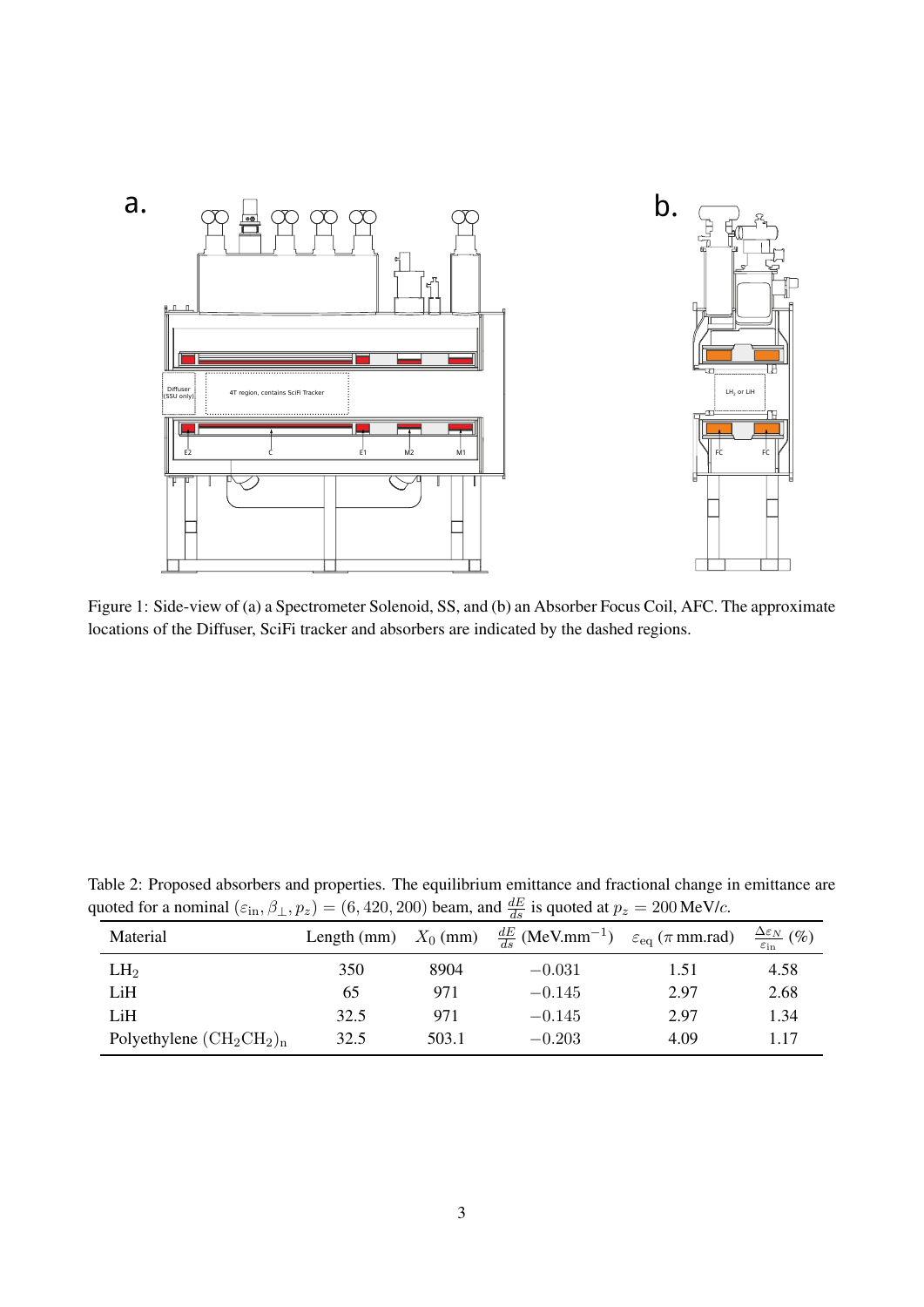

<span id="page-3-0"></span>Figure 2: Parameter space that dictates the expected reduction in emittace for an absorber.

## 2.1 Properties that determine cooling performance

A full demonstration of ionisation cooling can be considered in two parts:

- A study of the properties that determine the lattice cooling performance, as dictated by Equation [1](#page-0-0)
- Demonstration of transverse emittance reduction with longitudinal re-acceleration.

Equation [1](#page-0-0) depends on the initial beam emittance, momentum, absorber material and  $\beta_{\perp}$  at the absorber and is studied in MICE Step IV.

The reduction in emittance across a single absorber is measured over a  $3 \times 3 \times 5$  ( $\varepsilon_{\text{in}}$ ,  $p_z$ ,  $\beta_{\perp}$ )-grid, as illustrated in Figure [2.](#page-3-0) By systematically varying these parameters, the equilibrium emittance of the material (Equation [2\)](#page-0-1) is determined. Measurements with the AFC operated in Solenoid and Flip Modes allow for a study of the growth and control of canonical angular momentum.

# 2.2 Sustainable emittance reduction

Once material properties have been fully characterised at Step IV, sustainable ionisation cooling must be demonstrated. This requires restoring the energy lost by the muons passing through the absorber in RF cavities. Hence it depends upon,

- the absorber material.
- the number of absorbers,
- the achievable RF gradient.

MICE Step V used two AFC modules to reduce the transverse emittance, and restored longitudinal momentum in an RFCC module (Figure [3\)](#page-4-0). One RFCC module consisted of four 201 MHz RF cavities, operating at 8 MV/m, surrounded by a Coupling Coil. As there was only one RFCC module, but two absorbers, the beam energy exiting the cooling channel would not be restored to its initial value. This is due to the requirement that the sensitive scintillating fibre tracker modules are protected from X-rays produced by the RF cavities. However, comparisons between measurements with and without the RF powered would demonstrate that sustainable cooling would be possible in a length of cooling channel.

As the RFCC module has been removed from the MICE programme, a new lattice design is necessary to replicate the physics goals of Step V without the CC. Hence, any proposed lattice must,

- observe transverse emittance reduction with re-acceleration,
- observe transverse emittance reduction and longitudinal emittance evolution,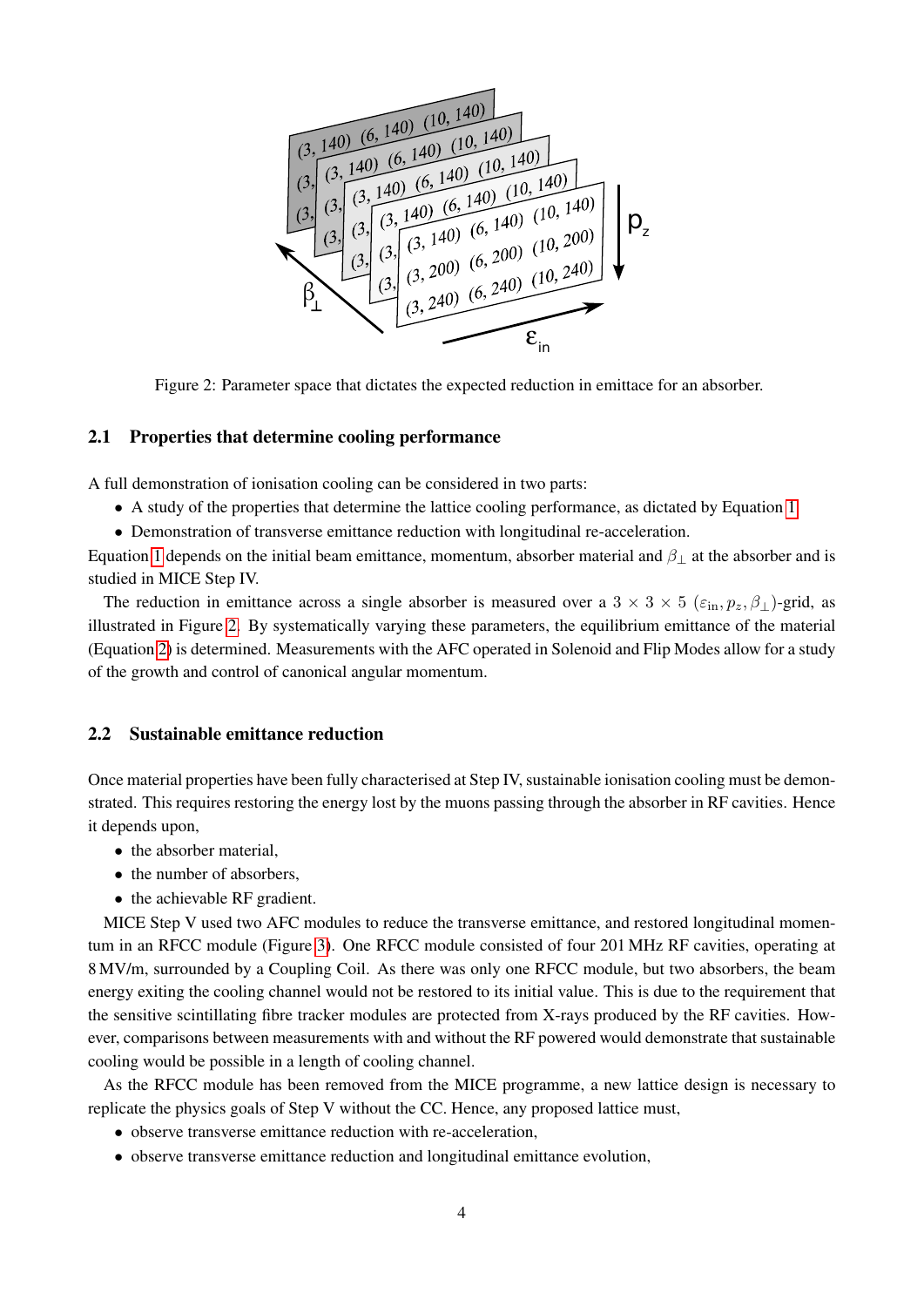

<span id="page-4-0"></span>Figure 3: Sketch of the MICE Step V layout: The SS coils are indicated in red, AFC in green, and RFCC in orange. Absorbers are situated in the centres of the AFC modules (blue).



<span id="page-4-1"></span>Figure 4: Increasing the separation between the SS and AFC modules improves matching into lattices without an RFCC module. The requirement for an absorber to be within an AFC is also relaxed.  $L_{SS\rightarrow AFC}$  is the distance between the centre of the SS and AFC modules, and  $L_{AFC\rightarrow AFC}$  is the distance between the centres of the AFCs.

• observe transverse emittance reduction, longitudinal emittance and angular momentum evolution.

## 3 Lattice design

New lattice designs must use currently fabricated components, and so are restricted to two AFC modules, multiple *single* RF cavities (operating at 10.3 MV/m each) and LH<sub>2</sub> or LiH absorbers. A SS can then be placed up- and downstream of the cooling section to measure and match the beam. Figure [4](#page-4-1) illustrates this, where the distance between AFC modules,  $L_{AFC\to AFC}$ , is one key design parameter. The distances between magnets can be expanded or contracted as necessary to contain RF cavities and minimise the value of  $\beta_{\perp}$  at an absorber.

## 3.1 Selected lattice designs

Two lattices have been identified that would fulfil the MICE physics goals, and have been labelled as the *reference* and *alternative* designs. The properties of each design are compared in the following sections. In Figures [6–](#page-7-0)[12,](#page-10-0) the *reference* lattice is always displayed as a solid, black line, and the *alternative* as a dashed, blue line. The locations of various points of interest (*e.g.* absorber locations) are indicated by vertical lines, labelled in the figure.

The reference and alternative lattices both consist of two single RF cavities, one primary (65 mm) LiH absorber, and two secondary (32.5 mm) LiH secondary ("screening") absorbers. Their differences lie in the separation between the centres of an SS and adjacent AFC,  $L_{SS\rightarrow AFC}$ , AFC to AFC,  $L_{AFC\rightarrow AFC}$ , and the positioning of the RF cavities. Table [3](#page-5-0) states these main parameters and Figure [5](#page-5-1) shows the positions of the various modules. The reference lattice separates RF cavities and primary absorber by an AFC module, whereas the alternative design places the RF and primary absorber between AFC modules. The role of primary and secondary absorbers is described in Section [3.3.](#page-8-0)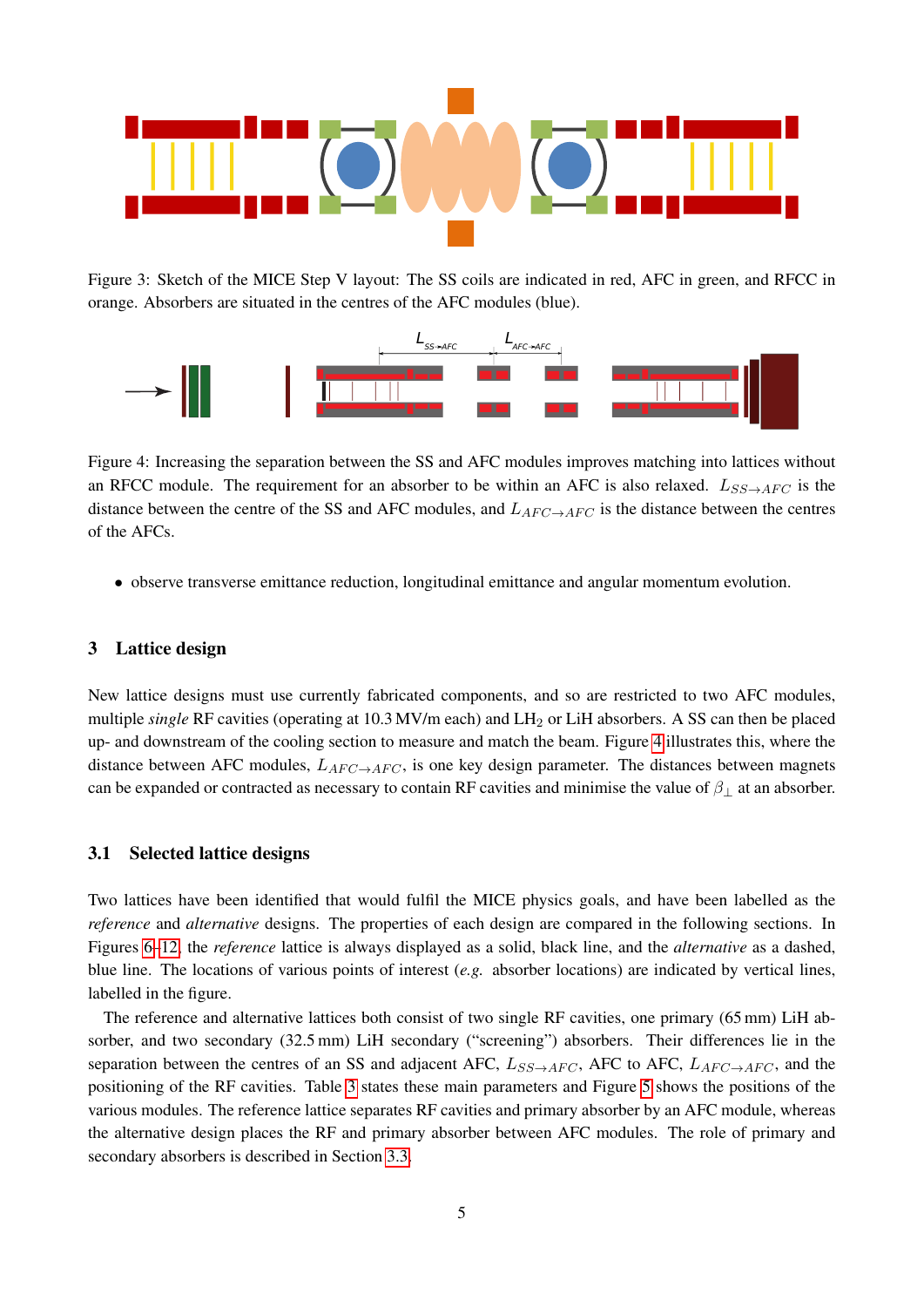

<span id="page-5-1"></span>Figure 5: The reference (top) and alternative (bottom) lattice layouts. In both cases, the primary absorber is at the centre of the lattice, and secondary absorbers provide screening between the RF and SS.

| Parameter                                   |      | Reference Lattice Alternative Lattice |
|---------------------------------------------|------|---------------------------------------|
| $L_{SS\rightarrow AFC}$ (m)                 | 2.55 | 2.46                                  |
| $L_{AFC\rightarrow AFC}$ (m)                | 1.72 | 2.18                                  |
| RF Gradient (MV/m)                          | 10.3 | 10.3                                  |
| No. RF cavities                             | 2    | 2                                     |
| No. primary absorbers                       |      |                                       |
| No. secondary absorbers                     | 2    | 2                                     |
| $\beta_{\perp}$ at primary absorber (mm)    | 450  | 700                                   |
| $\beta_{\perp}$ at secondary absorbers (mm) | 650  | 650                                   |
| $\beta_{\text{max}}$ at AFC (mm)            | 1500 | 1900                                  |

<span id="page-5-0"></span>Table 3: Design parameters of the reference and alternative lattice designs.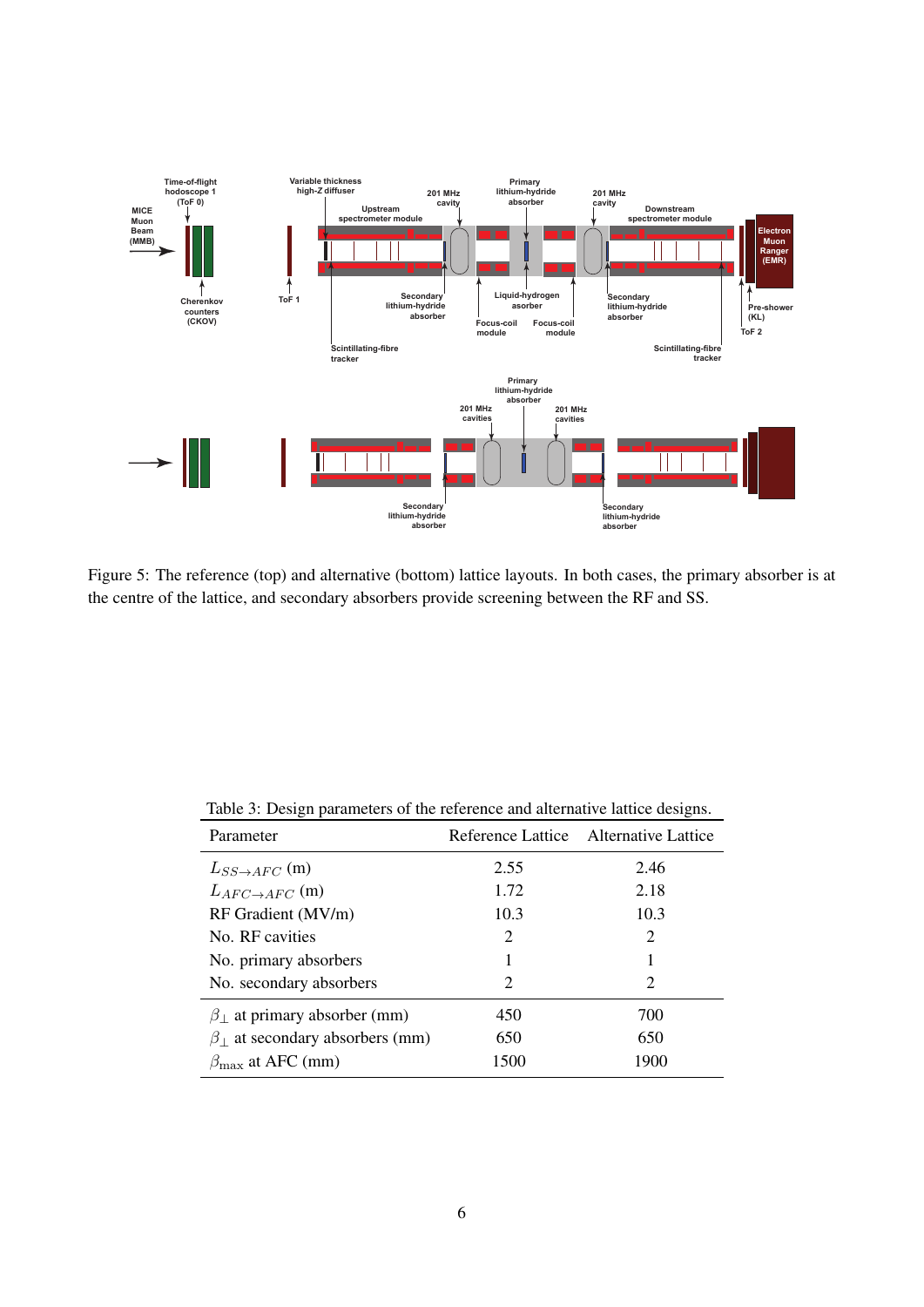| Coil                        | Reference Lattice (A) | Alternative Lattice (A) |
|-----------------------------|-----------------------|-------------------------|
| Upstream E2                 | $+253.00$             | $+255.46$               |
| Upstream C                  | $+274.00$             | $+288.27$               |
| Upstream E1                 | $+234.00$             | $+239.37$               |
| Upstream M2                 | $+203.13$             | $+260.83$               |
| Upstream M1                 | $+240.61$             | $+230.94$               |
| Upstream AFC1               | $+77.86$              | $+69.81$                |
| Downstream AFC1             | $+77.86$              | $+69.81$                |
| <b>Upstream AFC2</b>        | $-72.94$              | $-67.85$                |
| Downstream AFC <sub>2</sub> | $-72.94$              | $-67.85$                |
| Downstream M1               | $-218.39$             | $-210.32$               |
| Downstream M2               | $-187.68$             | $-242.12$               |
| Downstream E1               | $-234.00$             | $-239.37$               |
| Downstream C                | $-274.00$             | $-288.27$               |
| Downstream E2               | $-253.00$             | $-255.46$               |

<span id="page-6-0"></span>Table 4: Coil currents used for  $(\varepsilon_{\perp}, p_z) = (6, 200)$  MAUS simulations in the  $[+ + -1]$  configuration. Coils are defined in Table [1.](#page-1-0)

#### 3.2 Magnetic field, matching and beam size

The on-axis magnetic field along each lattice is shown in Figure [6.](#page-7-0) Vertical lines locate the positions of the centre of the AFC modules (red) and the primary absorber (burgundy). The " $[+ + - -]$ " configuration shown powers the downstream AFC and SS modules in the opposite sense to the upstream AFC and SS so that the field changes sign at the absorber. This is a desirable feature for studying the cancellation of canonical angular momentum through the lattice. Other possible operating modes are:  $[++++]$ , where the field does not flip at the absorber, and [+ − −+], where the field flips *outside* an absorber. All subsequent figures are shown in the favoured  $[+ + --]$  operating mode. Table [4](#page-6-0) lists the currents used in this field configuration. For reference, AFC1 achieved a maximum current of  $\approx 180$  A in standalone operation in Flip Mode, and 120 A in Solenoid Mode. Hence, both lattice designs operate the AFCs within their current limitations.

In both reference and alternative lattice, the field at the AFC modules is low ( $\approx 2$ T) and neither lattice requires that the AFCs be powered at currents higher than that achieved by AFC1. The field at the location of the RF cavities is similar for both lattices ( $\approx$  1 T). However, the greater distance between AFC modules in the alternative lattice decreases the field gradient at the absorber with respect to the reference lattice. The magnetic forces acting on the coils have been analysed for both the reference and alternative lattice and were found to be acceptable. In particular, the forces experienced by the AFC modules are below those expected during Step IV.

The transverse betatron function,  $\beta_{\perp}$ , is shown in Figure [7](#page-7-1) for an initial  $(\varepsilon, p_z) = (6, 200)$  beam. The flat region at  $z = 4000$  mm corresponds to the flat 4 T field region that contains the SciFi tracker module. The beam is matched from the muon beam line into this region, and then matched (via the M1 and M2 coils) to the lattice cell. Similarly at  $z = -4000$  mm, the beam is matched back into the flat 4 T field region from the lattice cell. It is possible to match the beam through both reference and alternative lattice cells, though the reference lattice consistently achieves a smaller  $\beta_{\perp}$  along the channel. Smaller values are preferable. as  $\beta_{\perp}$  influences both emittance reduction (Equation [1\)](#page-0-0) and beam size, .

The physical size of the beam is limited by the apertures of the SS, AFC, and RF windows. Figure [8](#page-8-1) shows the radius that contains 95% and 99% of the beam as it passes through the reference (left) and alternative (right)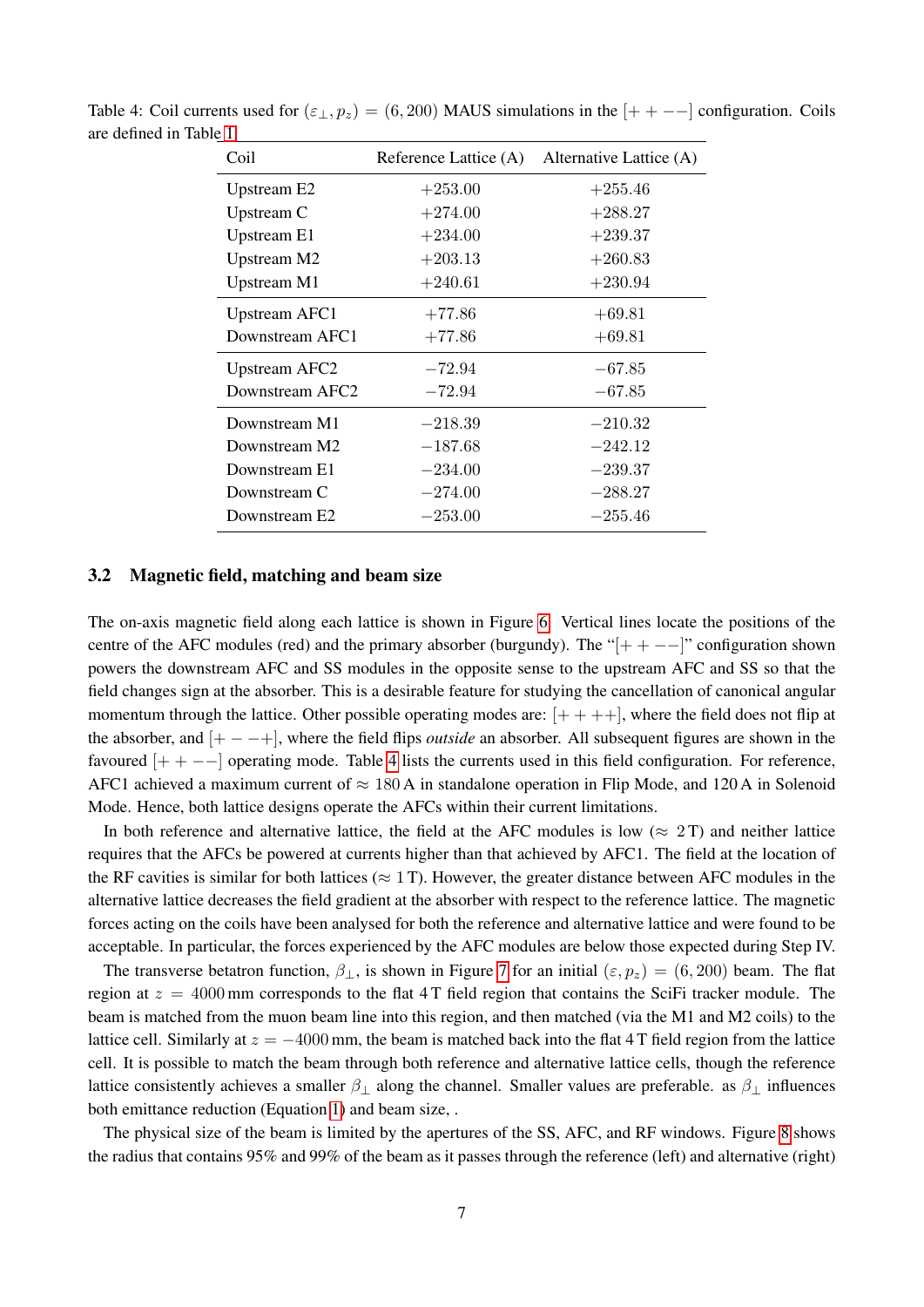

<span id="page-7-0"></span>Figure 6:  $B_z$  on-axis in  $[+ + -]$  polarity for (left) the reference lattice, and (right) the alternative lattice designs.



<span id="page-7-1"></span>Figure 7:  $\beta_{\perp}$  at 200 MeV/c, for (left) the reference lattice, and (light) the alternative lattice designs.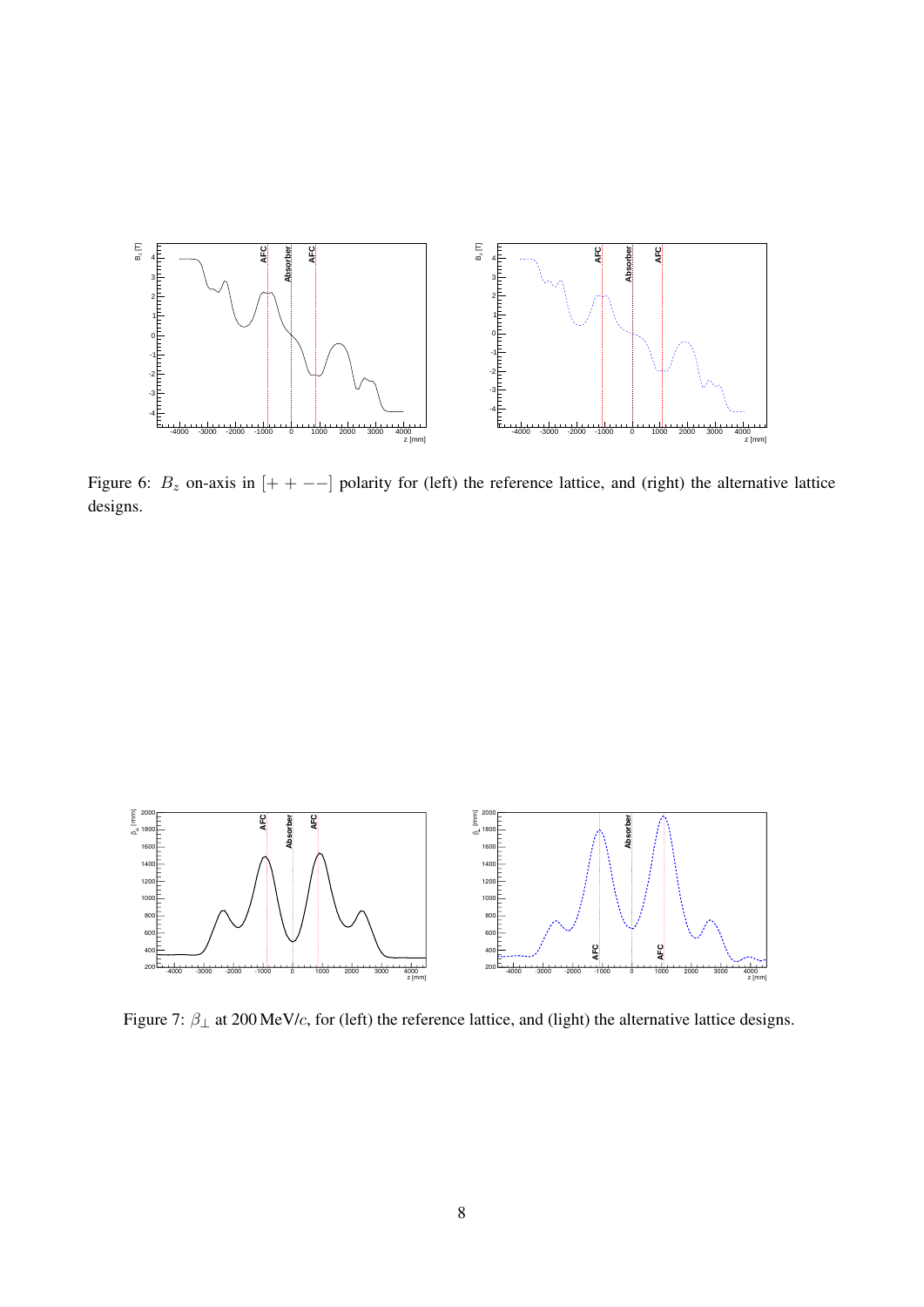

<span id="page-8-1"></span>Figure 8: 95 and 99% beam size at  $((\varepsilon, p_z) = (6, 200) \text{ MeV}/c$ , for (left) the reference lattice, and (right) the alternative lattice designs. The minimum apertures of the SS, AFC, and RF cavities are indicated by horizontal (dashed) lines.

<span id="page-8-2"></span>

| Table 5: Acceptance criteria for analysis. |               |  |  |
|--------------------------------------------|---------------|--|--|
| Parameter                                  | Muon accepted |  |  |
| Radius at upstream tracker (mm)            | $\leq 200.5$  |  |  |
| Radius at downstream tracker (mm)          | ${}<$ 200.5   |  |  |
| Charge                                     | $\pm$         |  |  |
| PDG particle ID                            | 13            |  |  |

lattices. In both cases, the AFC modules are where the beam is largest and most likely to scrape. However, as the reference lattice has smaller  $\beta_{\perp}$  along the channel, less beam would be scraped compared to the alternative design.

Finally, the transmission of the lattice represents the proportion of muons that remain after scraping and cuts have been accounted for. Table [5](#page-8-2) lists the acceptance criteria required by all analyses that follow, which exclude muons that do not appear within the active region of the SciFi trackers and limit particles to positive muons only (as muons may decay).

#### <span id="page-8-0"></span>3.3 Absorber placement

The efficiency of a cooling channel is increased by positioning absorbers at locations where  $\beta_{\perp}$  is small. Figure [7](#page-7-1) shows that the optimum placement is between the AFC modules. This requirement restricts the absorber material to LiH, which can be positioned in an arbitrary location, specifically outside of an AFC module.

In Step V, the RFCC module was flanked by absorbers that screened the scintillating fibre trackers from Xrays. The Muon Test Area (MTA) has observed that the rate of X-rays from a single MICE RF cavity is not sufficient to damage the SciFi trackers. However, they have yet to be operated in magnetic field and it is still desirable to screen the trackers from the RF cavities. In the both designs, there is a clear line of sight between the RF and trackers. Thus, secondary "screening" absorbers are required to remove the risk of X-ray damage to the trackers. It is estimated that 32.5 mm of LiH (or plastic) would be sufficient for this task. In addition, positioning the secondary absorbers at low  $\beta_{\perp}$  would increase the change in emittance measured across the cell. Therefore, both reference and alternative lattice designs aim to site 32.5 mm of LiH secondary absorber close to the first and third minima in  $\beta_{\perp}$ , as shown in Figure [7.](#page-7-1)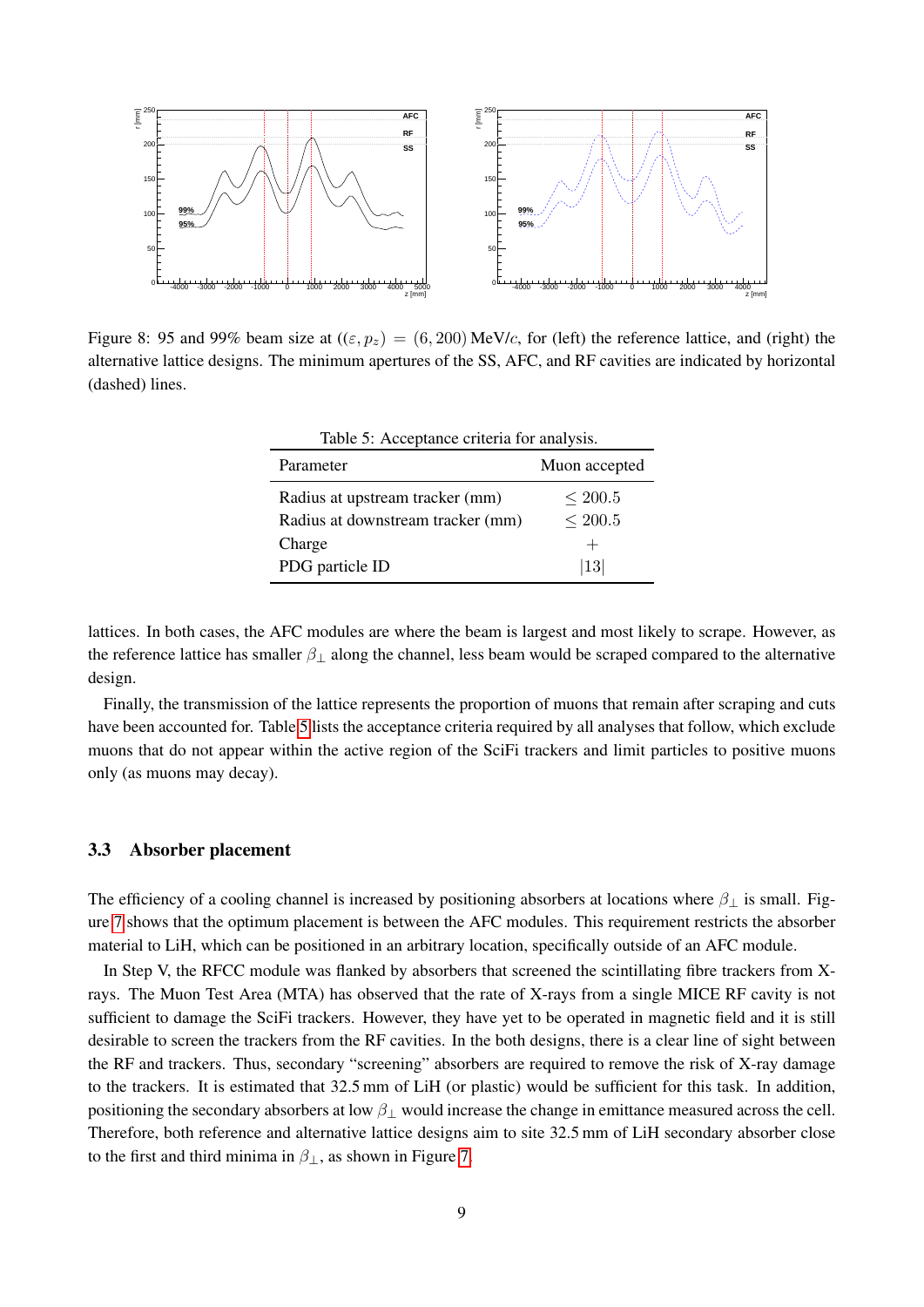

Figure 9: Transmission as a function of initial emittance for (black, solid) the reference lattice, and (blue, dashed) the alternative lattice designs.

## 3.4 Observation of transverse emittance reduction with re-acceleration

Sustainable emittance reduction requires that energy lost in the absorbers is replaced by RF. Both the refer-ence and alternative lattices use two single RF cavities powered at [1](#page-9-0)0.3 MV/m<sup>1</sup> for this purpose, though their positions in the lattice are different. Figure [10](#page-10-1) shows the mean beam energy of a  $(\varepsilon, p_z) = (6, 200)$  beam as it crosses the lattice. In the reference lattice (left), energy is lost in the upstream tracker and first (secondary) absorber before being partially restored in the first RF cavity ( $z \approx -2000$  mm). Further energy is lost in the primary absorber, partially restored in the second RF cavity, and then lost in the final (secondary) absorber. A similar pattern is followed by the alternative lattice, however the first RF cavity is at  $z \approx -500$  mm.

A muon passing through two 32.5 mm secondary LiH absorbers and one 65 mm primary LiH absorber would lose  $\langle \Delta E \rangle = 18.9$  MeV. Including losses in the SciFi trackers and windows, this increases to 24.3 MeV. The RF gradient achievable in two cavities is insufficient to replace the energy lost in the absorber, therefore a comparison of beam energy with and without RF is required. With RF an energy deficit of  $\langle \Delta E \rangle = 19$  MeV would be observed. This measurable difference would confirm that, were more RF cavities or higher RF gradient available, the transverse emittance reduction would be sustainable.

The reduction in transverse emittance, with RF, is shown in Figure [11.](#page-10-2) The beam is subject to non-linear effects in regions of high  $\beta_{\perp}$ , which causes emittance growth in both cases. Nonetheless, a reduction in emittance is observed between the up- and downstream trackers ( $z \approx \pm 4000$  mm). The reference lattice achieves a reduction of  $\approx 7\%$ , and the alternative achieves  $\approx 5\%$ .

The difference in emittance reduction seen in the reference and alternative lattices is due to the difference in equilibrium emittance (Equation [2\)](#page-0-1) and  $\beta_1$  at the primary absorber. Figure [12](#page-10-0) shows the fractional change in emittance with respect to the input emittance, with an indication the estimated reconstructed measurement error. The reference lattice has a lower equilibrium emittance (shown by the vertical lines in Figure [12\)](#page-10-0), and hence cools larger emittance beams more efficiently.

<span id="page-9-0"></span><sup>&</sup>lt;sup>1</sup>Including a 10% estimated loss in power due to reflections.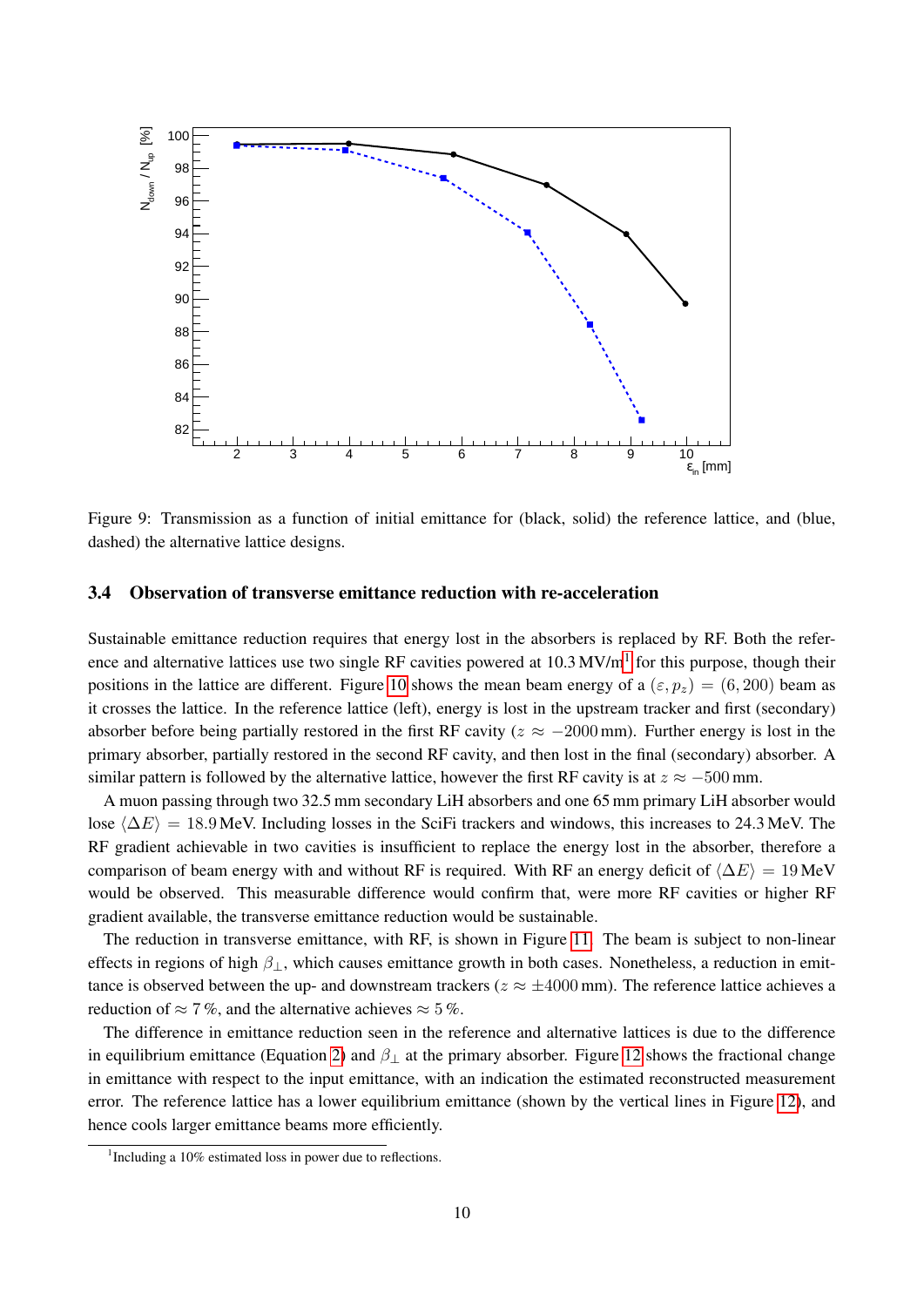

<span id="page-10-1"></span>Figure 10: Mean beam energy for (Left) the reference lattice, and (Right) the alternative lattice designs, with re-acceleration.



<span id="page-10-2"></span>Figure 11: Emittance reduction of a  $(\varepsilon, p_z) = (6, 200)$  beam for (left) the reference lattice, and (right) the alternative lattice designs, with re-acceleration.



<span id="page-10-0"></span>Figure 12: Fractional change in emittance as a function of initial emittance for (black, solid) the reference lattice, and (blue, dashed) the alternative lattice designs, with re-acceleration. The equilibrium emittance for each lattice is indicated by the vertical lines. Error bars estimate the (reconstructed) measurement uncertainty.